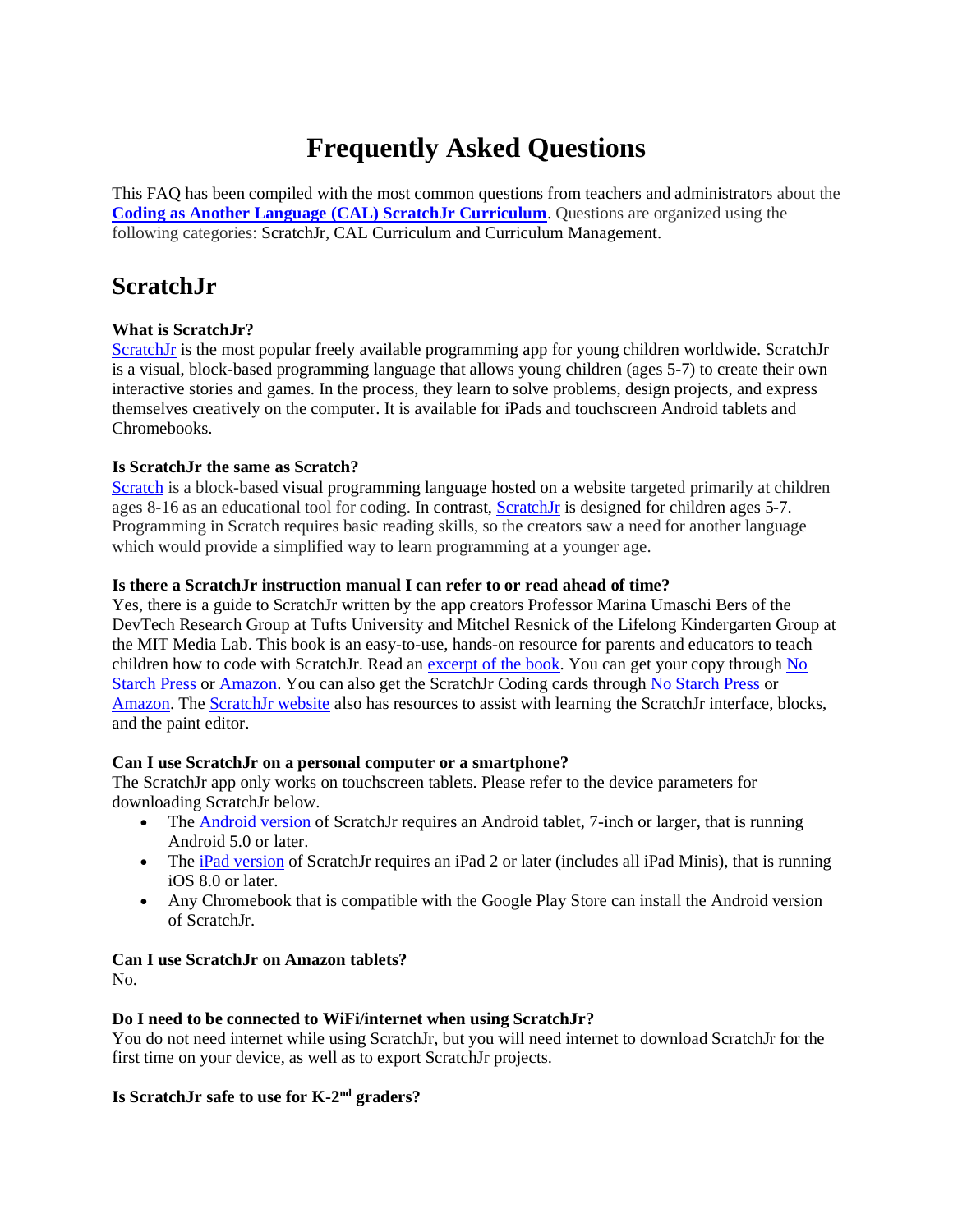Parents or teachers help students download the ScratchJr app onto devices and students are not connected to the internet while creating their projects.

# **CAL Curriculum**

#### **What is the CAL curriculum?**

The [Coding as Another Language \(CAL\) curriculum](https://sites.tufts.edu/codingasanotherlanguage/) consists of 24 lessons of 45 minutes that engages young children in developing computational thinking, problem solving, and collaboration skills while learning how to create their own interactive projects with ScratchJr. It also supports foundational math, reading, and language arts skills that are commonly taught in early childhood classrooms.

#### **What is the CAL approach?**

The Coding as Another Language (CAL) approach, developed by [Prof. Marina Umaschi Bers](https://sites.tufts.edu/mbers01) and members of her [DevTech Research Group](https://sites.tufts.edu/devtech/) at Tufts University, explores ways in which the process of teaching coding to young children can resemble the educational process used for teaching literacy and a second language and seeks to identify the overlapping associated cognitive and cultural mechanisms.

#### **Do I need to know coding or have computer science experience to teach this curriculum?**

No background in coding or computer science is needed. Our lesson plans and classroom activities are designed to support both you and your students!

#### **Is the CAL-ScratchJr curriculum free?**

Yes, the CAL ScratchJr curriculum is free. The work is funded by the US Dept of Education and by the Scratch Foundation.

#### **Where has the CAL-ScratchJr curriculum been used before?**

The CAL-ScratchJr curriculum has been implemented with our guidance for educational research in classrooms in Massachusetts, Minnesota, Arkansas and California, and abroad in Argentina. Other teachers, schools, and school districts have also used our freely available curriculum.

#### **Is the teaching of the CAL-ScratchJr curriculum entirely on screens?**

No. The CAL-ScratchJr curriculum integrates coding (on devices), "unplugged" activities (without devices), literacy activities like book reading, center-based learning and social games, body movement, and music.

#### **On the CAL curriculum website, I see ScratchJr and KIBO - What is KIBO?**

The CAL-ScratchJr curriculum uses the free downloadable ScratchJr app on a tablet whil[e CAL-KIBO](https://sites.tufts.edu/codingasanotherlanguage/curricula/kibo/) [curriculum](https://sites.tufts.edu/codingasanotherlanguage/curricula/kibo/) uses the screen-free KIBO robotics kit for young children (ages 4-7). Children can engage in creative programming with KIBO by using the robot's embedded barcode scanner to sequence and scan tangible wooden blocks. The kit also includes blocks, sensors, motors, modules, and art platforms. KIBO was developed by [DevTech Research Group](https://sites.tufts.edu/devtech/) at Tufts University and is commercially available through [KinderLab Robotics.](https://www.shop.kinderlabrobotics.com/main.sc) The CAL-KIBO curricula are designed for children in preschool through second grade.

# **Classroom Management**

#### **How much time should I spend preparing for the lessons?**

This depends on class structure, number of students, and your expertise teaching coding. Teachers tell us they spend 10-30 minutes to prepare for lessons.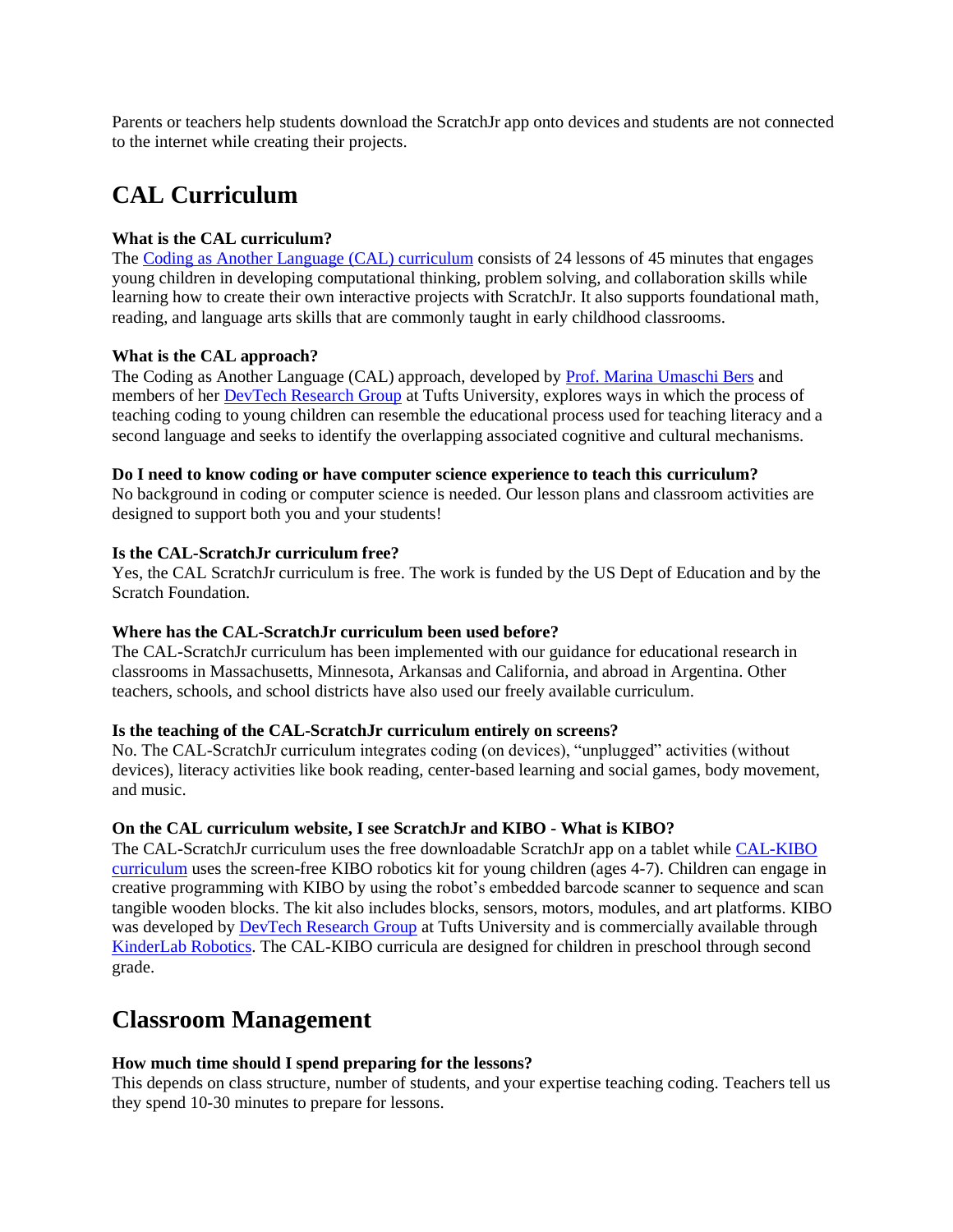#### **How often do I have to teach the lessons?**

We encourage two lessons of 45 minutes a week for a period of 3 to 4 months. Recognizing that teaching programming in an early childhood setting requires careful planning and ongoing adjustments, teachers may make adjustments to develop a structure that best supports student learning in their classrooms.

#### **What class sizes are ideal for teaching this curriculum?**

The curriculum has been designed for typical K-2 class sizes. The curriculum refers to whole group as well as small group or individual work. Whether small groups or centers are feasible depends on the number of teachers available to supervise the groups and the capabilities of the technology, which may be limited for a number of reasons. However, an effort should be made to allow children to work in as small groups as possible, so that they have a chance to actively participate. If small groups are not possible, individual work sessions should be encouraged throughout the class time.

#### **How can I encourage communication during project sharing?**

The curriculum includes numerous opportunities to promote conversations which are enriched by multiple voices, viewpoints, and experiences. Some classes may have these discussions as a whole group. Other classes may be able to break up into smaller groups to allow more children the opportunity to speak and to maintain focus. Whether in small groups or whole class discussions, communication must be emphasized throughout. When learning to code, children are learning to express their ideas. Being able to verbalize those ideas and connect with other children is an integral piece of the curriculum.

#### **Can I replace the books in the lessons?**

Yes. Teachers may choose other age-appropriate books to replace the fiction and non-fiction books listed in the curriculum.

#### **How can I support students at varying levels of skill with ScratchJr?**

As students build skills, it is expected that some students will go faster while others will have a slower pace. Teachers can encourage open-ended creative endeavors for students to follow their curiosity to create projects on their own and then share with others.

#### **How do I balance students' time between coding and customizing their characters?**

Some students enjoy customizing their characters more than others. Personalization can foster children's creativity and self-expression. However, if you notice a child is only spending time on one aspect of ScratchJr you can encourage them to explore others. One way to foster this is by giving children specific jobs or roles during group play (e.g., programmer, designer, presenter).

#### **What do we do if children are too focused on their tablets during off-screen time?**

Creating a designated tablet area and "taking out and putting away our tablets" routines can be helpful so that children aren't distracted by their tablets for the entire session.

#### **Can the CAL ScratchJr curriculum be taught virtually?**

Throughout this curriculum, we offer suggestions of how to effectively teach in a virtual classroom but recognize that issues and solutions other than those described may arise. From classroom to classroom, teachers should find what works in their particular circumstances. As teachers everywhere are adapting to the challenges of learners in-person or virtual or both, we encourage you to use technology as well as any other teaching tools/practices that work to engage and connect with your students. In general, providing and teaching a clear structure and set of expectations for using materials and being present and engaged over a virtual platform will be beneficial. These include developing routines such as end of class wrap up discussions, using the raise hand feature on a virtual platform, introducing center times, and utilizing break out rooms for small group sharing. Additionally, in order to keep classes engaging, we provide a